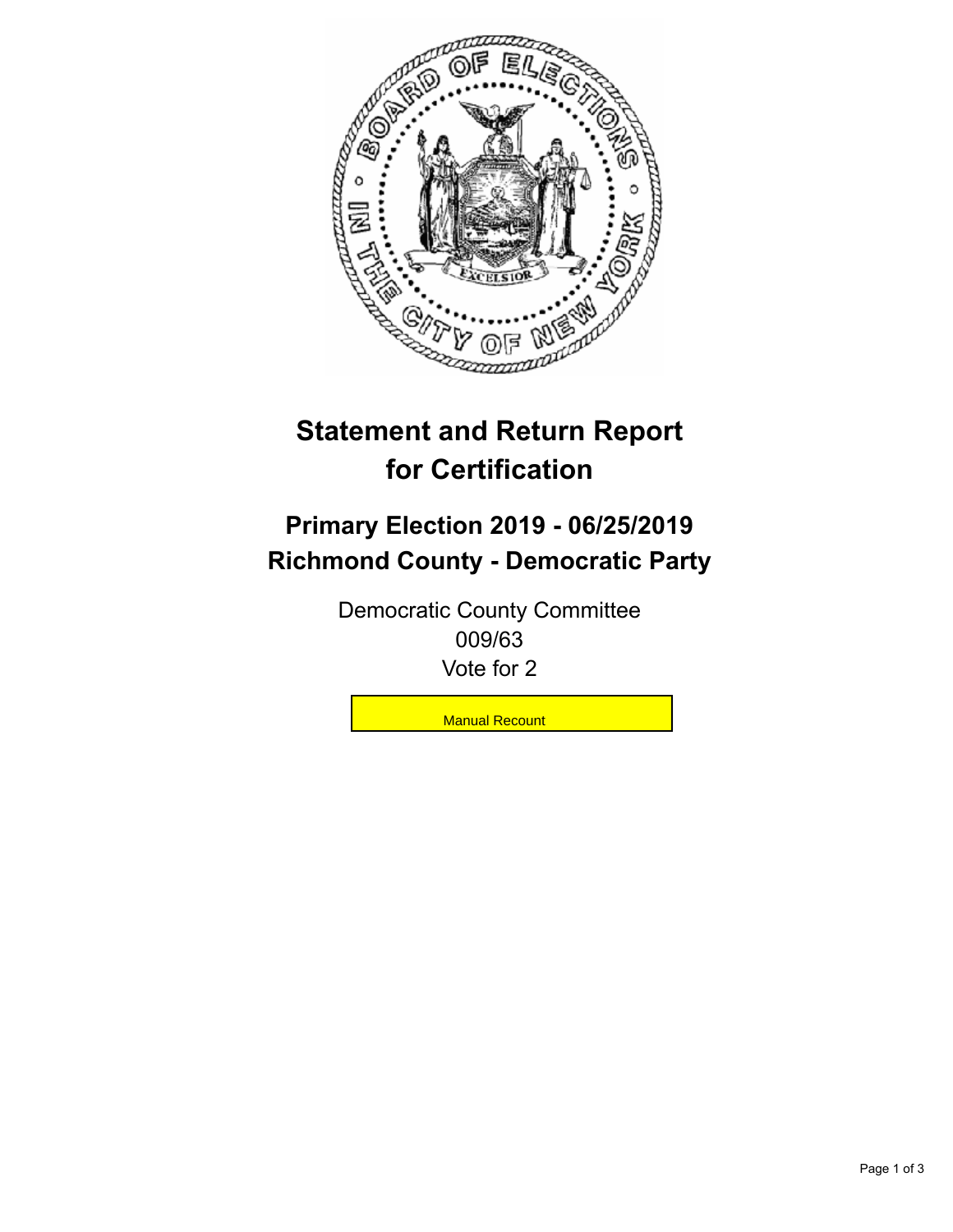

## **Assembly District 63**

| <b>PUBLIC COUNTER</b>                                    | 0              |
|----------------------------------------------------------|----------------|
| <b>MANUALLY COUNTED EMERGENCY</b>                        | 0              |
| ABSENTEE / MILITARY                                      |                |
| AFFIDAVIT                                                | 0              |
| <b>Total Ballots</b>                                     |                |
| Less - Inapplicable Federal/Special Presidential Ballots | 0              |
| <b>Total Applicable Ballots</b>                          |                |
| <b>JUMAH J. GRAY-BRUMSKINE</b>                           | 0              |
| <b>CHRISTINE F. MURPHY</b>                               | 0              |
| <b>KRISTYN A. MEROLA</b>                                 | 0              |
| SADASIVAN K. NAIR                                        | 0              |
| <b>Total Votes</b>                                       | 0              |
| Unrecorded                                               | $\overline{2}$ |